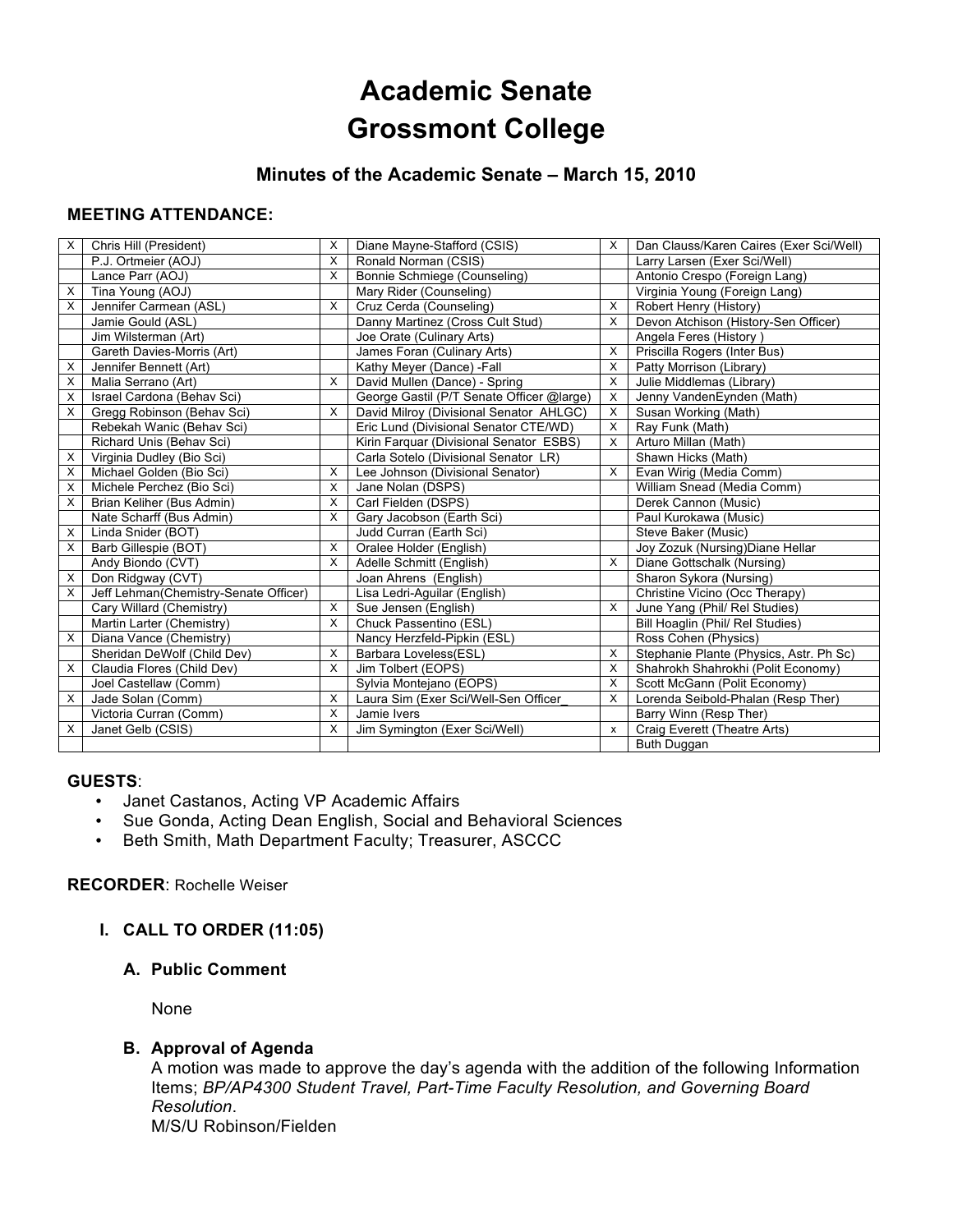## **C. Approval of Minutes from March 1, 2010**

A motion was made to approve the minutes with corrections from the March 1, 2010. M/S/U Perchez/Wirig

## **II. PRESIDENT'S REPORT**

#### **A. Announcements**

Chris announced Jennifer Bennett as the newly elected temporary Senate Officer.

#### **B. Off-campus activity form**

Chris began by clarifying that she would be reviewing the *Off-Campus Activity form* not the faculty *Off Campus Request form.* She reviewed that many faculty offer field trips in conjunction with their classes and when doing so an *Off-Campus Activity form* needs to be filled out; this allows deans and college staff to know where faculty and students are. Chris then reviewed the form and the information contained on the form. One item mentioned was the *Student Field Trip Waiver form*, Chris stressed the importance of this form and the need for each student participating in an off-campus activity to fill it out. She also noted that faculty members do need to have a copy of that form with them during the off-campus activity and a copy should be on file with their department dean. Chris clarified that faculty could fill out one *Off-Campus Activity form* for all trips in a given semester by listing all dates and that multiple dates could be listed on the *Student Field Trip Waiver form,* but stressed every student should have one. It was noted that if the dates change for a particular field trip, an e-mail to the department dean noting the change would probably suffice. Chris clarified that this was a presentation for information purposes and any questions or concerns regarding the content of the form should be addressed to the department dean. A discussion then followed regarding Faculty liability regarding off campus activities. Some items mentioned were - what should be done for field trip opportunities that arise spontaneously; what is the liability for giving directions (past practice is that faculty should not provide directions only the address); faculty liability when it is a required field trip, but not instructor led. Chris closed by noting she would find out more information regarding the questions asked.

## **C. Distinguished Faculty process**

Chris began by reviewing the current process by which Distinguished Faculty nominees are chosen. She then reported that the Senate Officers Committee is proposing a change to this process for this year; any faculty member can initiate nomination of any tenured full-time faculty member by sending the name, along with two supporting statements from two additional faculty members to the division dean. Chris then reviewed the revised process and the nomination form. Departments can still nominate someone, but this allows for more nominations. It was noted that a Part-Time faculty could fulfill the areas as well and Chris responded that, at this time the current guidelines are still in place, but that is something that could be discussed.

## **D. GE/ISLO MAPPING**

Chris began by explaining that the Accrediting Commission asked GC to report on three levels of Student Learning Outcomes - Course Level SLOs, Program Level SLOs and General Education SLOs. GC is currently doing the first two and has completed Institutional SLOs. What was discovered is that many ISLOs "line up" or overlap with General Education (GE) areas (i.e. they are often trying to accomplish the same things). Devon has created an easy way to map the connections to facilitate the assessment of SLOs in GE. Devon presented and reviewed the GE/ISLO mapping document. She then reviewed the document and asked faculty to keep in mind whether or not they address instruction in a given area in their course. If an ISLO is not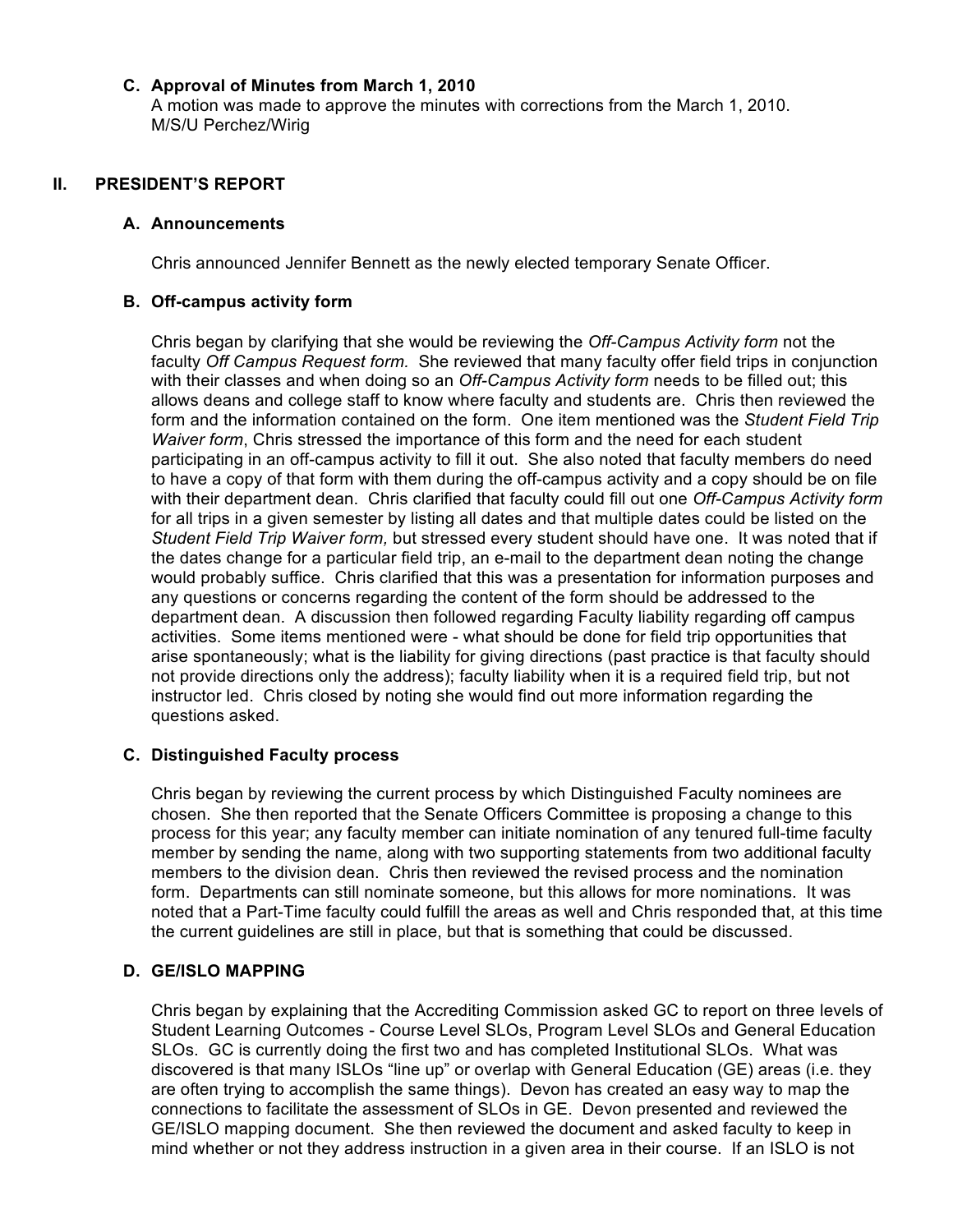addressed in the course, the box will be left blank. If a course SLO addresses an ISLO, an "S" would be entered in the box. If you focus on a particular ISLO in your course, but don't have a specific SLO to address it, you would enter an "F". Devon noted there will be items that are taught in the GE courses but not represented on the document; for now the focus is just on what is being asked for in the GE SLOs. Devon has the Mapping document ready to go and will send it to Oralee to be forwarded to Chairs and Coordinators. It is the hope that the document could be completed by the end of the spring semester.

## **E. ACADEMIC INTEGRITY PROCESS**

Chris began by reviewing the previous discussions regarding academic integrity, the cheating matrix, and the Task Force discussions. Chris indicated that the Senate can provide general guidelines for faculty on what sanctions can be assessed for cheating. Beth Smith noted that Student Services is asking for consistency for students when dealing with cheating. Chris asked that senators answer one question, "Do they want more prescriptive levels to use in determining the severity of cheating"? Chris then opened the discussion. Some of the items that mentioned were; faculty would like final purview; they are uncomfortable with codified approach; some faculty would like an institutional honor code; some would like a list of options, but not for them to be codified or prescriptive (i.e. it would be helpful to have levels documented-but left up to faculty to decide). Chris asked that for the next discussion the Task Force bring forward definitions of cheating and the possible options for dealing with cheating.

Chris then asked a second question, "At what point to you want incidences of cheating to be reported out"? Chris clarified reporting instances of cheating would not be used for faculty to find out if a student is cheating in other classes, but would be used by Student Services to track whether or not a student is cheating campus-wide and to counsel students. Senators suggested that – the choice to report remain up to individual instructors; we encourage faculty to report instances; if not reporting is not standardized, a student will graduate by cheating; if an honor code is instituted, there would need to be some type of reporting in order to uphold the honor code; there should be institutional support for faculty that reports cheaters. They also expressed concern that the burden of proof regarding cheating will sit with the instructors. Chris noted she would take the information back to the Senate Officers as well as pass it to the Integrity Cheating Task Force.

## **III. COMMITTEE REPORTS**

None

## **IV. ACTION ITEMS**

#### **A. BP/AP 3900-Political Activity**

Chris presented the modified BP/AP 3900 regarding Political Activity. She noted the changes that were made to the items making them acceptable to the AFT. A motion was made to approve BP/AP 3900.

M/S/U Robinson/Wirig

#### **V. INFORMATION ITEMS**

Chris asked that Senators please share the information items with their constituents so the items could be discussed and voted on at the next meeting.